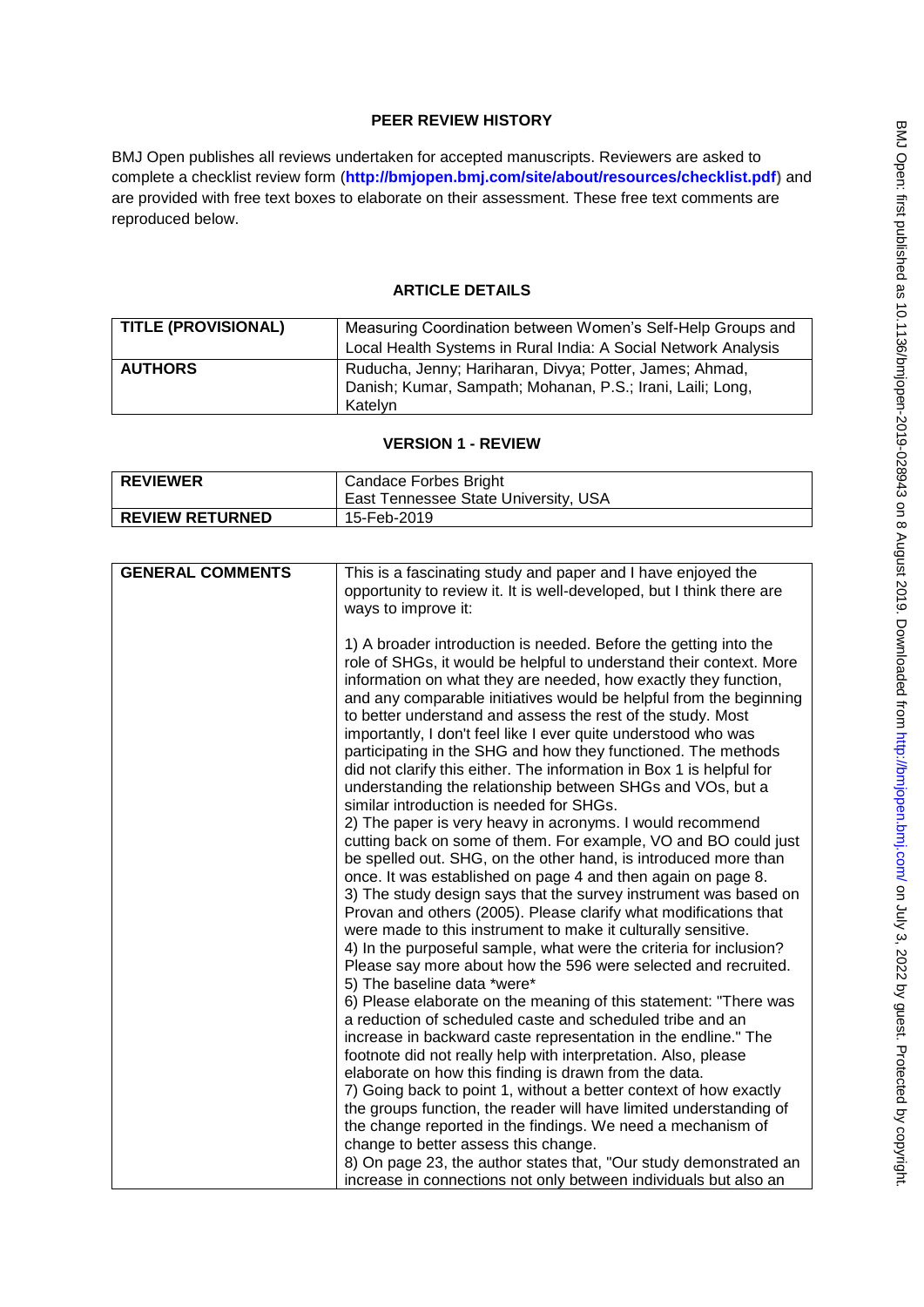| <b>REVIEWER</b>        | Janet Long                      |
|------------------------|---------------------------------|
|                        | Macquarie University, Australia |
| <b>REVIEW RETURNED</b> | 17-Apr-2019                     |
|                        |                                 |

| <b>GENERAL COMMENTS</b> | This study uses social network data collected at two time points to<br>map changes in the social structure of key people in villages in<br>India focusing on members of Self Help Groups and local health<br>services. The paper is well written the Tables and graphics are of<br>a good standard. The introduction makes a firm case for the use of<br>social network methodology to assess the growth of social capital,<br>a key outcome of the project. Other strengths of the paper are the<br>large study population and the impressive response rates.<br>I would ask the authors to respond to these points:<br>1. I felt there were too many acronyms - SHG and ASHA are fine,<br>as are the ones used in the sociograms and defined by the legend,<br>but most of the others in the manuscript (like BO and VO and GP)<br>could be written out to make it easier to follow.<br>2. Methods for the social network component were incomplete.<br>a. Need a line about Ethical approval and how you recruited your<br>participants.<br>b. It was not clearly stated what the level of analysis was for the<br>SNA. Most of the literature you cited, including the source of the<br>validated survey you said you used (Provan, et al 2005), were<br>organisational level studies. That is, a representative from each of<br>the chosen agencies/organisations taking part answered on behalf<br>of their agency. This contrasts with an individual level study in<br>which individuals nominate their own personal ties. It seems more<br>like a bipartite network. This needs to made really clear.<br>c. The nature of the tie was not given. Did you ask about referral<br>networks, personal contacts, sources of information? It is<br>important to know exactly what you asked.<br>d. What was the structure of the survey? Was it a name generator<br>(e.g., "please list five agencies / people you liaise with"), or<br>name interpreter (e.g., "Here's a list of agencies / people. Please<br>select the ones with whom you work")?<br>e. I understand that your respondents answered the survey as the<br>holder of a particular office. ASHAs were shown to be central<br>actors. Would be interesting to discuss this in terms of risk. If this<br>key person leaves, will the network suffer? Is succession planning<br>built into the role?<br>f. Section on reciprocity requirement is good but I wondered how<br>much data that meant you didn't include. Consider reporting that.<br>3. Quotes from the interviews are included but no details are given<br>on the questions asked, methods of data capture and how you |
|-------------------------|----------------------------------------------------------------------------------------------------------------------------------------------------------------------------------------------------------------------------------------------------------------------------------------------------------------------------------------------------------------------------------------------------------------------------------------------------------------------------------------------------------------------------------------------------------------------------------------------------------------------------------------------------------------------------------------------------------------------------------------------------------------------------------------------------------------------------------------------------------------------------------------------------------------------------------------------------------------------------------------------------------------------------------------------------------------------------------------------------------------------------------------------------------------------------------------------------------------------------------------------------------------------------------------------------------------------------------------------------------------------------------------------------------------------------------------------------------------------------------------------------------------------------------------------------------------------------------------------------------------------------------------------------------------------------------------------------------------------------------------------------------------------------------------------------------------------------------------------------------------------------------------------------------------------------------------------------------------------------------------------------------------------------------------------------------------------------------------------------------------------------------------------------------------------------------------------------------------------------------------------------------------------------------------------------------------------------------------------------------------------------------------------------------------------------------------------------------------------------------------------------------------------------------------------------------------------------------------------------------------------------------------------------|
|                         | analysed it. I don't think they add much to the paper currently.<br>They have the potential to add some context and richness to the                                                                                                                                                                                                                                                                                                                                                                                                                                                                                                                                                                                                                                                                                                                                                                                                                                                                                                                                                                                                                                                                                                                                                                                                                                                                                                                                                                                                                                                                                                                                                                                                                                                                                                                                                                                                                                                                                                                                                                                                                                                                                                                                                                                                                                                                                                                                                                                                                                                                                                                |
|                         | quantitative tie data but may require a separate paper to do it.                                                                                                                                                                                                                                                                                                                                                                                                                                                                                                                                                                                                                                                                                                                                                                                                                                                                                                                                                                                                                                                                                                                                                                                                                                                                                                                                                                                                                                                                                                                                                                                                                                                                                                                                                                                                                                                                                                                                                                                                                                                                                                                                                                                                                                                                                                                                                                                                                                                                                                                                                                                   |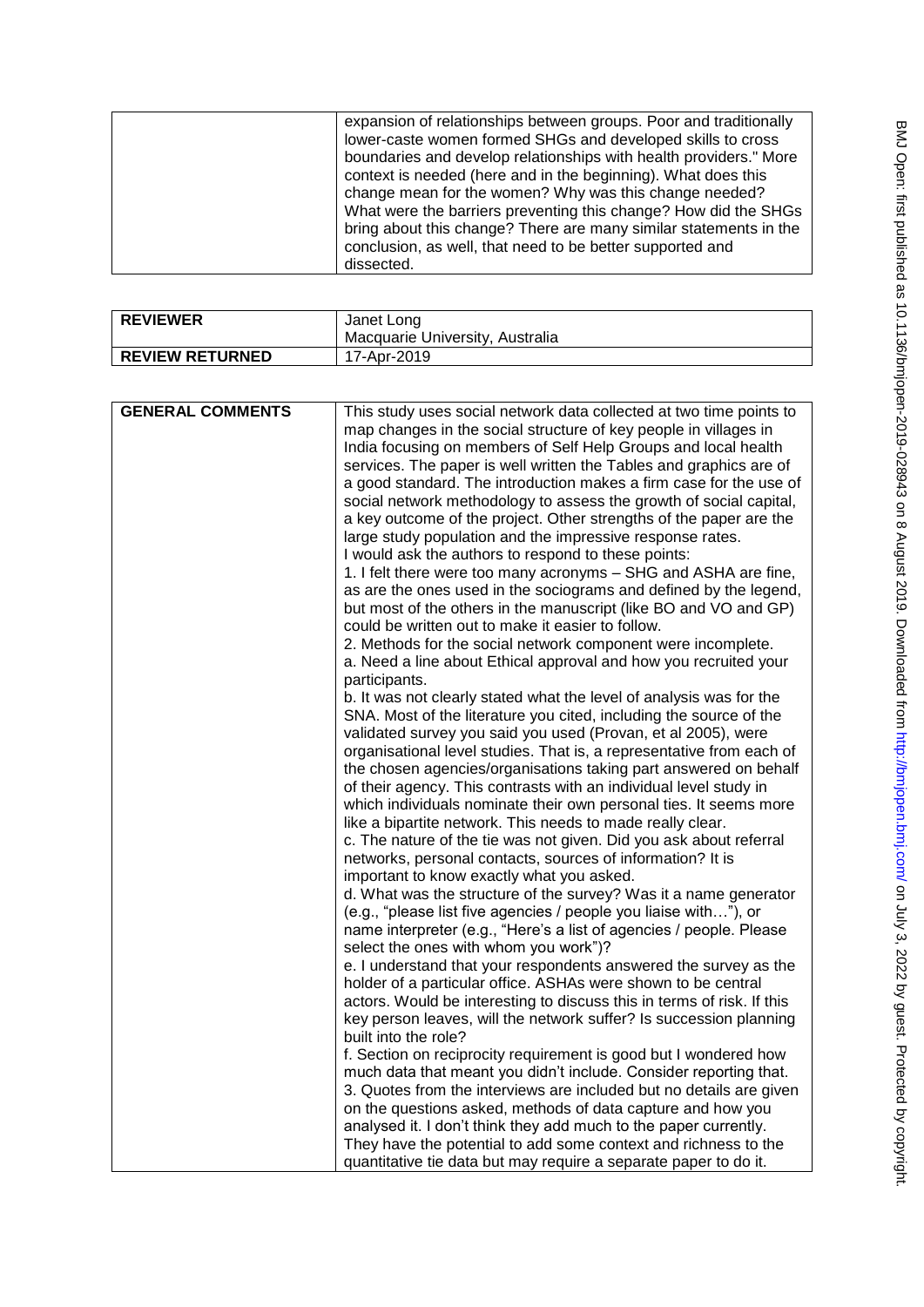| 4. Page 12-13 Comparison of baseline and endpoint respondents.      |
|---------------------------------------------------------------------|
| I see from the footnote in the Table you did a chi squared test but |
| this is not stated clearly in the text. Just needs to be stated.    |
| I wish you well in your future research efforts                     |
|                                                                     |

#### **VERSION 1 – AUTHOR RESPONSE**

Reviewer(s)' Comments to Author:

Reviewer: 1

Reviewer Name: Candace Forbes Bright

Institution and Country: East Tennessee State University, USA

Please state any competing interests or state 'None declared': None declared

Please leave your comments for the authors below

This is a fascinating study and paper and I have enjoyed the opportunity to review it. It is welldeveloped, but I think there are ways to improve it:

1) A broader introduction is needed. Before the getting into the role of SHGs, it would be helpful to understand their context. More information on what they are needed, how exactly they function, and any comparable initiatives would be helpful from the beginning to better understand and assess the rest of the study. Most importantly, I don't feel like I ever quite understood who was participating in the SHG and how they functioned. The methods did not clarify this either. The information in Box 1 is helpful for understanding the relationship between SHGs and VOs, but a similar introduction is needed for SHGs.

Response: We appreciate your comment and the fact that more of a context needs to be presented. We added contextual information in the Background and Study objective section (1st paragraph on page 4). We also added more of an explanation to the SHG formation in the first few sentences inside Box 1 (page 8).

2) The paper is very heavy in acronyms. I would recommend cutting back on some of them. For example, VO and BO could just be spelled out. SHG, on the other hand, is introduced more than once. It was established on page 4 and then again on page 8.

Response: We have spelled out VO, and BO.

3) The study design says that the survey instrument was based on Provan and others (2005). Please clarify what modifications that were made to this instrument to make it culturally sensitive.

Response: The structure of the instrument was modeled after Provan (2005) to develop a survey table to collect the data that would be used for analysis. The questions were developed based the UP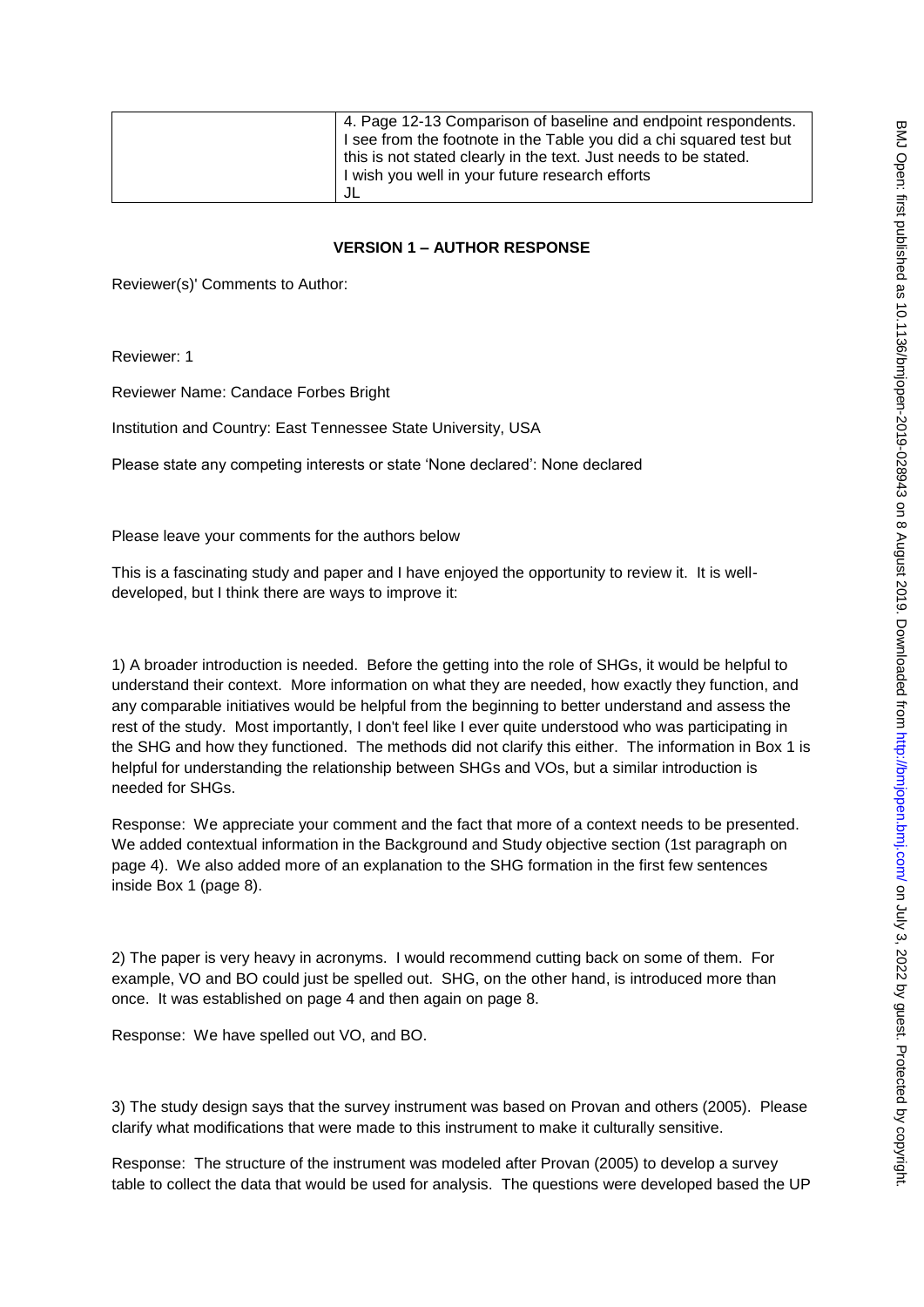CMP project linkages intervention to specifically ask about how different groups coordinated health and emergency referral services. These questions were translated/reverse translated into Hindi (with attention to the local dialect), pre-tested in districts neighboring the study blocks to Uttar Pradesh to further be sensitive to local language and culture. We added a condensed version of this in the paper.

4) In the purposeful sample, what were the criteria for inclusion? Please say more about how the 596 were selected and recruited.

Response: We have further explained the recruitment and selection process (bottom paragraph in Study sample section, starting on p. 9)

5) The baseline data \*were\*

Response: Done!

6) Please elaborate on the meaning of this statement: "There was a reduction of scheduled caste and scheduled tribe and an increase in backward caste representation in the endline." The footnote did not really help with interpretation. Also, please elaborate on how this finding is drawn from the data.

Response: The survey had a question about the respondent's caste category, which we used to construct the caste categories in Table 2. We have added a reference to that effect in the footnote on page 15.

7) Going back to point 1, without a better context of how exactly the groups function, the reader will have limited understanding of the change reported in the findings. We need a mechanism of change to better assess this change.

Response: This comment addressed in Point 1.

8) On page 23, the author states that, "Our study demonstrated an increase in connections not only between individuals but also an expansion of relationships between groups. Poor and traditionally lower-caste women formed SHGs and developed skills to cross boundaries and develop relationships with health providers." More context is needed (here and in the beginning). What does this change mean for the women? Why was this change needed? What were the barriers preventing this change? How did the SHGs bring about this change? There are many similar statements in the conclusion, as well, that need to be better supported and dissected.

Response: Very important points! These are very complex societal issues and we have summarized some of the main points in the paper in the introduction (as explained above) and in the discussion section (2nd paragraph, p. 24).

Reviewer: 2

Reviewer Name: Janet Long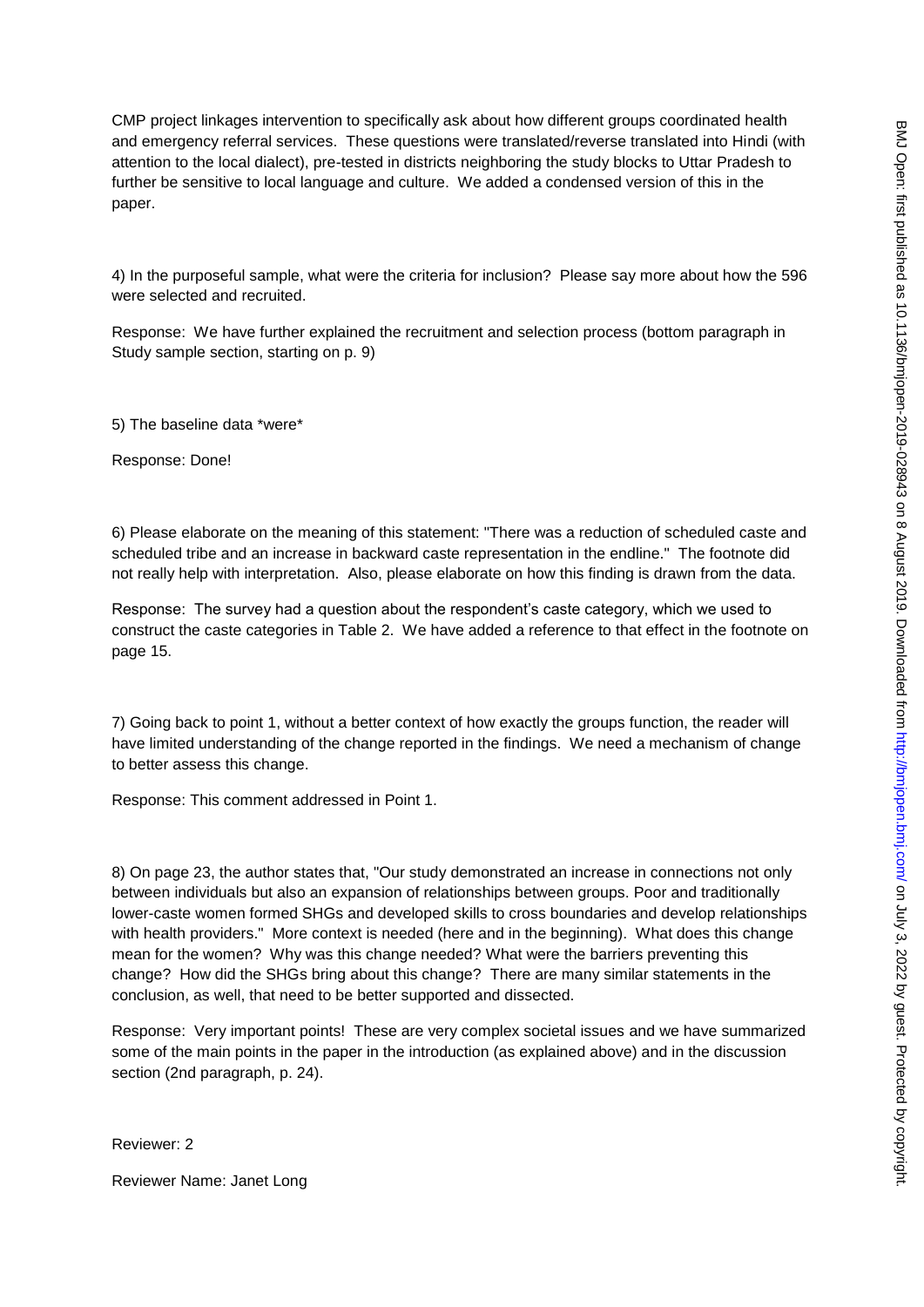Institution and Country: Macquarie University, Australia

Please state any competing interests or state 'None declared': None declared

### Please leave your comments for the authors below

This study uses social network data collected at two time points to map changes in the social structure of key people in villages in India focusing on members of Self Help Groups and local health services. The paper is well written the Tables and graphics are of a good standard. The introduction makes a firm case for the use of social network methodology to assess the growth of social capital, a key outcome of the project. Other strengths of the paper are the large study population and the impressive response rates.

I would ask the authors to respond to these points:

1. I felt there were too many acronyms – SHG and ASHA are fine, as are the ones used in the sociograms and defined by the legend, but most of the others in the manuscript (like BO and VO and GP) could be written out to make it easier to follow.

Response: Done!

2. Methods for the social network component were incomplete.

a. Need a line about Ethical approval and how you recruited your participants.

Response: We have further explained the recruitment and selection process (2nd paragraph in Study sample section, p. 10). We have added the Boston University Medical Campus IRB approval No. H-32603 at the end of the paper in Footnotes, as required by BMJ Open and also at the end of the methods section as requested by the editor..

b. It was not clearly stated what the level of analysis was for the SNA. Most of the literature you cited, including the source of the validated survey you said you used (Provan, et al 2005), were organisational level studies. That is, a representative from each of the chosen agencies/organisations taking part answered on behalf of their agency. This contrasts with an individual level study in which individuals nominate their own personal ties. It seems more like a bipartite network. This needs to made really clear.

Response: We used the structure of the Provan survey in constructing the main table of relationships (which can be used for both SNA and ONA) and questions about whether they worked together to coordinate health services and emergency referrals. We have explained the recruitment and selection process (as listed above in (2nd paragraph in Study sample section, p. 10). All respondents in the study have "roles" to play in the villages and blocks as defined in Table 1. Therefore, potential respondents in this project had to be a member of an SHG or have a specific role or designation in the selected village and block. That is, though these are individuals, their ties do not represent themselves as individuals, but rather as SHGs or health workers or professionals in the system (thus, like one-person organizations). The level of analysis is the system as we also further categorize them into SHG structure, Government health services, RGMVP and Other (key influencers), whereas the level of observation is individuals responding on behalf of their SHG, health unit or role they embody.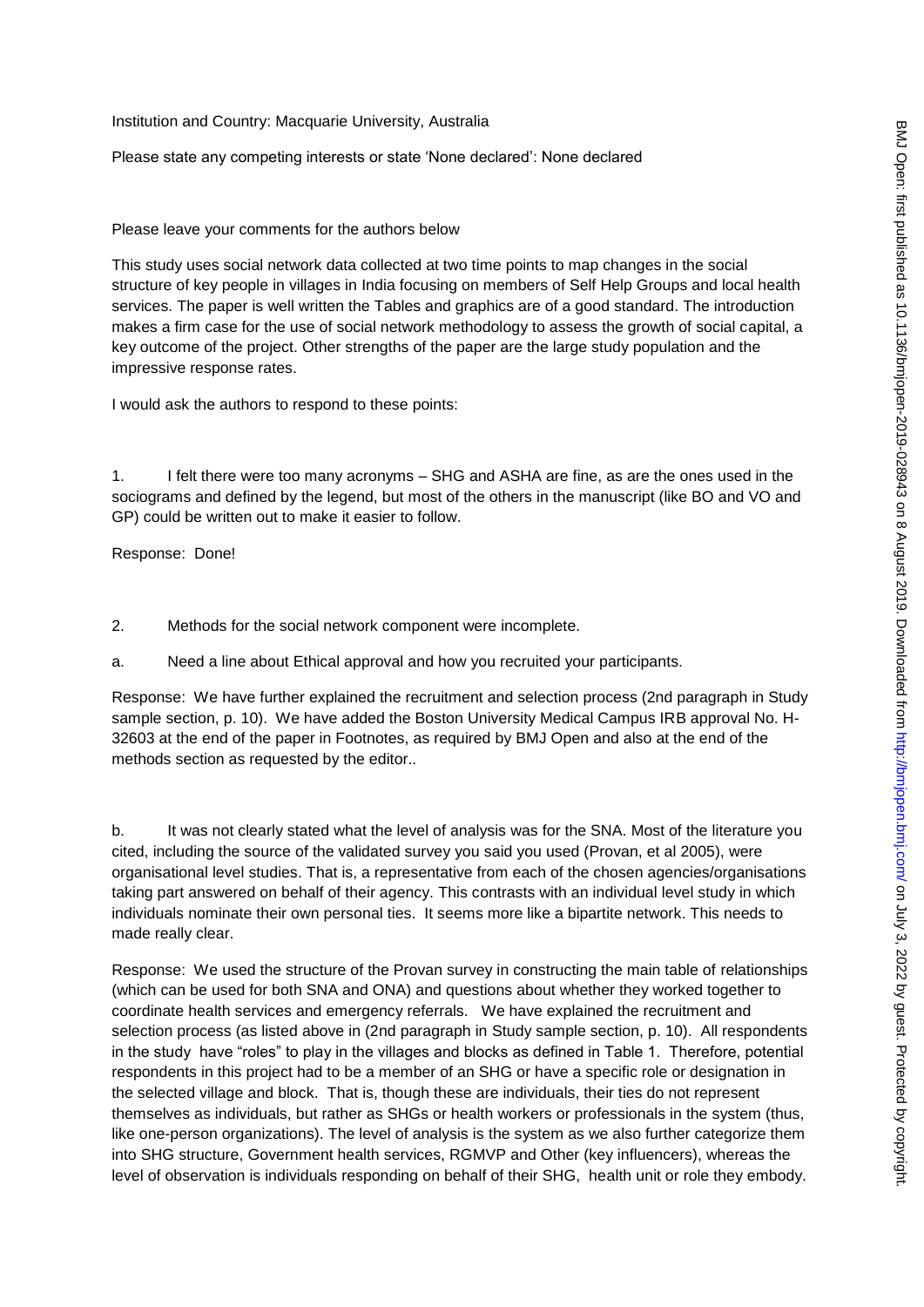c. The nature of the tie was not given. Did you ask about referral networks, personal contacts, sources of information? It is important to know exactly what you asked.

Response: We have used the Table 1 of fixed respondents and asked about whether the interviewee had a coordinated services and emergency referrals with every other type of respondent in the survey instrument. The question was: Have you coordinated health services, including emergency referrals? (See page 9) We have added this into the paper and have added "emergency" to the referral networks to be more specific.

d. What was the structure of the survey? Was it a name generator (e.g., "please list five agencies / people you liaise with…"), or name interpreter (e.g., "Here's a list of agencies / people. Please select the ones with whom you work")?

Response: We had a pre-fixed list of categories and/or roles with whom the respondent may have had a specific type of relationship. For example, if it was a SHG member we asked: Have you coordinated health services with the ASHA, ANM, Pradhan or village leader, primary health center medical doctor, etc...all the way down the list (with a YES/NO response). See pages 9 and 10, where this process is described.

e. I understand that your respondents answered the survey as the holder of a particular office. ASHAs were shown to be central actors. Would be interesting to discuss this in terms of risk. If this key person leaves, will the network suffer? Is succession planning built into the role?

Response: The ASHA is selected from within the local community where she lives, and therefore she tends to be in that role for a long time. As jobs are scarce in village India, there would be many women wanting that position, so finding a replacement (if needed) would not be an issue. However, it would take some time for her to go through the government designated training program (divided in about 10 modules) to be able to function effectively. So this process could be expected to impact the network to some degree. However, this impact is potentially mitigated as the SHG itself acts as a conduit of information by virtue of its group structure allowing for information sharing among members that are increasingly becoming aware of health services and entitlements. Due to limitations in the length of the paper and because this is not a current issue within the health system, we decided to not include this discussion in the paper.

f. Section on reciprocity requirement is good but I wondered how much data that meant you didn't include. Consider reporting that.

Response: We have completed this analysis and 31% of ties are left. This is not surprising as there are very strict boundaries between different groups in Northern India in particular, and lack of reciprocity is part of the caste and poverty dimension of the SHGs. There many imbalanced relationships where lower-castes people will know higher castes but the relationship may not be reciprocated. We've included this in the paper with a citation of the importance of using confirmed ties as they improve the probability of establishing stronger working relationships and that was the major point of the intervention, establishing stronger coordination networks.

3. Quotes from the interviews are included but no details are given on the questions asked, methods of data capture and how you analysed it. I don't think they add much to the paper currently.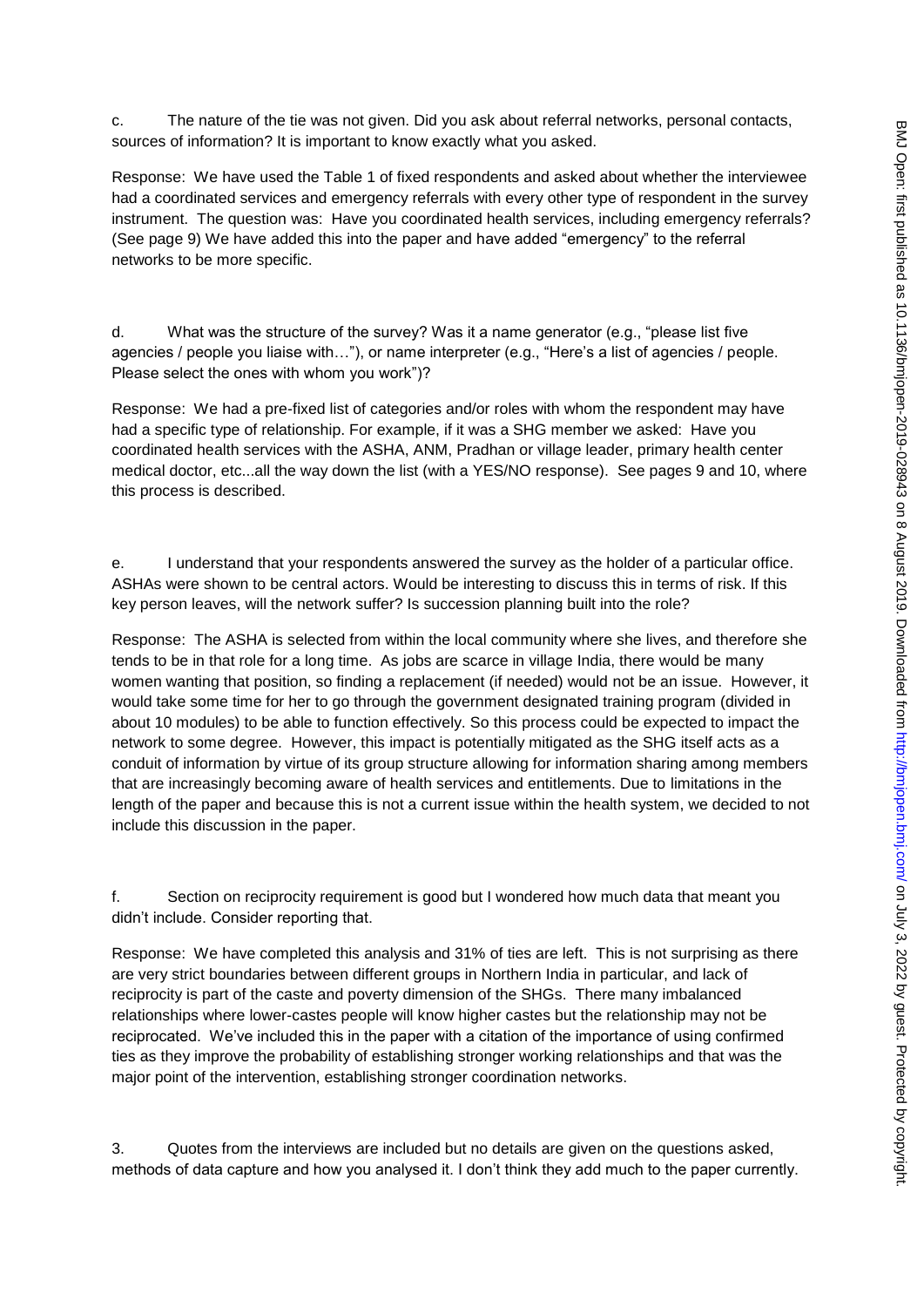They have the potential to add some context and richness to the quantitative tie data but may require a separate paper to do it.

Response: Thank you for the suggestion as we were struggling with whether to include them or not. We agree that adding the quotes was too much and we do plan to write a qualitative paper to be able to delve into those detailed perceptions. In view of your suggestion and our plans for a second paper, we deleted the quotes and reference to the qualitative study (as it does not affect this paper).

4. Page 12-13 Comparison of baseline and endpoint respondents. I see from the footnote in the Table you did a chi squared test but this is not stated clearly in the text. Just needs to be stated.

Response: Done

### I wish you well in your future research efforts

Response: Thank you for your detailed read of the paper and the comments that helped us to further strengthen the paper!

JL

# **VERSION 2 – REVIEW**

| <b>REVIEWER</b>        | Candace Forbes Bright<br>East Tennessee State University, United States |
|------------------------|-------------------------------------------------------------------------|
| <b>REVIEW RETURNED</b> | 22-Mav-2019                                                             |

| there are some other areas that are vague, such as what "then<br>and now" in the introduction; etc). Overall, I think this article is<br>strong and ready for publication. |
|----------------------------------------------------------------------------------------------------------------------------------------------------------------------------|
|----------------------------------------------------------------------------------------------------------------------------------------------------------------------------|

| <b>REVIEWER</b>        | Janet Long<br>Macquarie University, Australia |
|------------------------|-----------------------------------------------|
| <b>REVIEW RETURNED</b> | 17-Mav-2019                                   |

| Happy to recommend accept.<br>P.S. Spotted a typo in the abstract under participants:<br>"respondents" | <b>GENERAL COMMENTS</b> | Thank you for addressing my comments so well. I think the mss<br>now reads much better. Your response about the reciprocal<br>relationships and cultural issues with people from different castes<br>was very interesting - a tricky methodological problem which, now<br>I understand your rationale makes a lot of sense. |
|--------------------------------------------------------------------------------------------------------|-------------------------|-----------------------------------------------------------------------------------------------------------------------------------------------------------------------------------------------------------------------------------------------------------------------------------------------------------------------------|
|--------------------------------------------------------------------------------------------------------|-------------------------|-----------------------------------------------------------------------------------------------------------------------------------------------------------------------------------------------------------------------------------------------------------------------------------------------------------------------------|